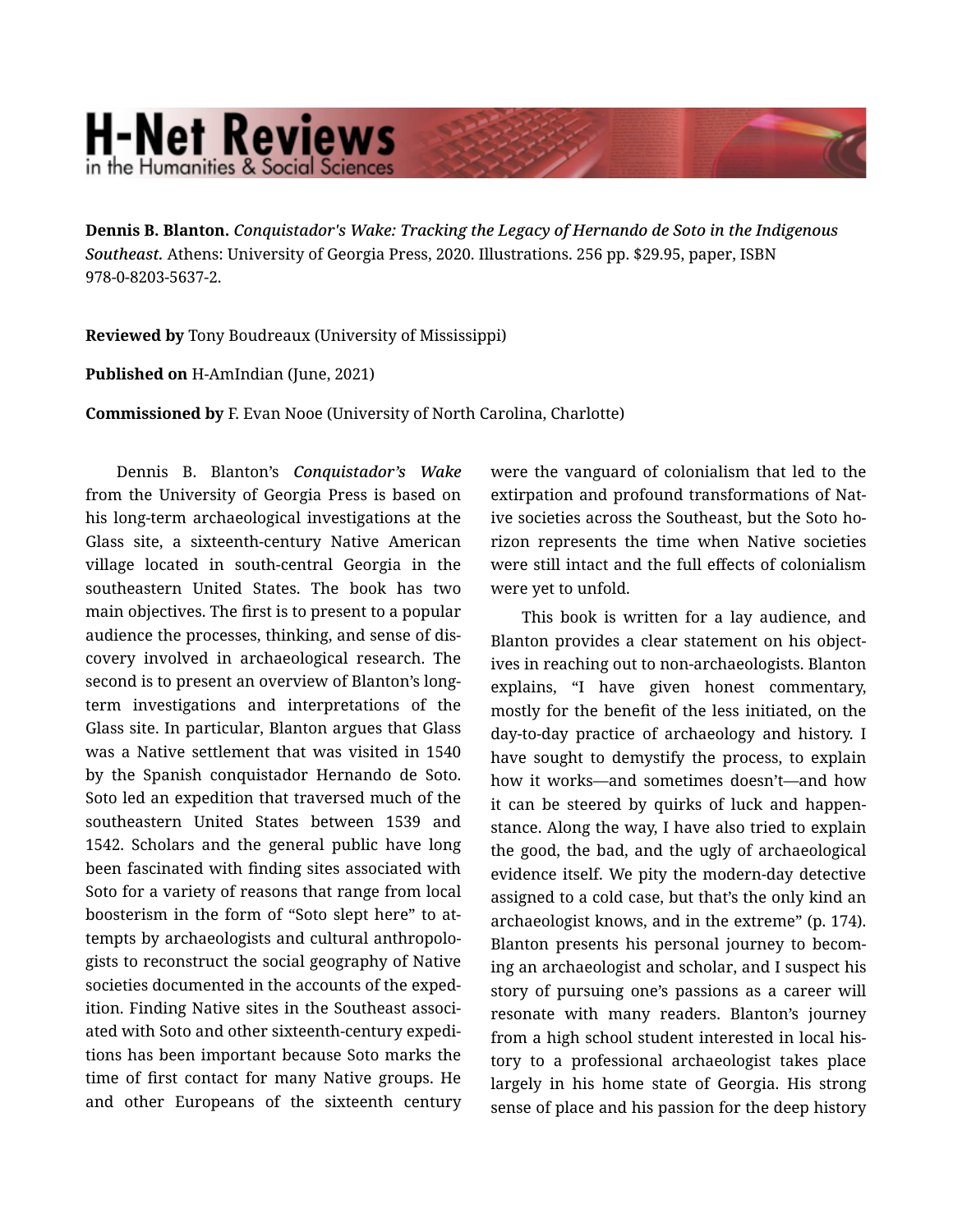of his home state are clearly conveyed in his dis‐ cussion of his development as a scholar.

Blanton does an excellent and thorough job of bringing the reader into the processes, rhythms, in-the-moment decision-making, challenges, and exhilarations of archaeological fieldwork and re‐ search. For example, in chapter 3, he describes for non-archaeologists the methods used to discover, interpret, and investigate a site. It clearly and ef‐ fectively conveys in an interesting narrative the objectives and processes of archaeological field‐ work to a nonprofessional audience. I can see my‐ self assigning this chapter in classes. Blanton presents a narrative of his research at Glass as if the investigations are unfolding in real time for the reader. Through this, the reader gets a sense of the in-the-moment decision-making and uncer‐ tainty that are a part of all archaeological field‐ work. For example, he conveys the challenges of interpreting and making sense of complicated ar‐ chaeological deposits and the results of remotesensing surveys. He also captures the importance and the thrill of discovering rare objects, such as a faceted chevron bead and an iron celt, items that both indicate very early contact between Native Americans and Europeans.

The second objective of this book is to discuss the Glass site as an important sixteenth-century Native settlement and, more specifically, to present Blanton's argument that this town was vis‐ ited in 1540 by the army led by Soto. As I read early chapters of the book, I was concerned that Blanton may place too much emphasis on the thrill of discovering unusual objects, but these concerns were allayed in later chapters where the objects and other archaeological remains are used to develop interpretations about the Native Amer‐ ican community that is represented by the Glass site. Blanton clearly guides the reader through the history of this town. His discussion includes and draws from a significant amount of archaeological knowledge, but the history he presents is clear and accessible to the non-archaeologist. He situates the site as the capital of a Native American province in the region. Blanton also does an excel‐ lent job of helping the reader to visualize the settlement as it would have looked in the sixteenth century, which is an important talent. As archae‐ ologists, we are familiar with using the bird's-eye view presented in a map of cultural features at a site, identifying key features (for example, houses, public buildings, and plazas), and using these to visualize and understand the spatial layout of a community. This is such a common practice for ar‐ chaeologists that we can forget we actually are us‐ ing an interpretive process that is not familiar to nonprofessionals. Blanton begins with the bird'seye view of the Glass site that is so recognizable to archaeologists, but he then brings the reader down to ground level to imagine walking through the settlement. The use of many excellent illustra‐ tions helps him to clearly conduct his tour of this ancient town.

Blanton interprets the archaeological as‐ semblage from the Glass site as evidence that the Native town there had been visited by Soto's en‐ trada in 1540. In this scenario, Soto's army would have visited Glass after their winter encampment among the Apalachee in present-day Tallahassee, Florida. Blanton includes a very interesting sec‐ tion where he considers the kinds of environment‐ al, cultural, and linguistic variability that mem‐ bers of Soto's army would have encountered along their march from Tallahassee into southern Geor‐ gia. Blanton is very aware of the intense scrutiny that all proposed Soto sites receive, and he logic‐ ally uses several criteria to argue that Glass is a Soto site. Primarily, Glass is located in approxim‐ ately the right place, and its unique and diverse assemblage of sixteenth-century European materi‐ al culture indicates it was occupied at approxim‐ ately the right time. Additionally, Glass would have been a prominent town in its region, a set‐ ting that would have been attractive to Soto who was drawn to Native leaders and prominent settle‐

2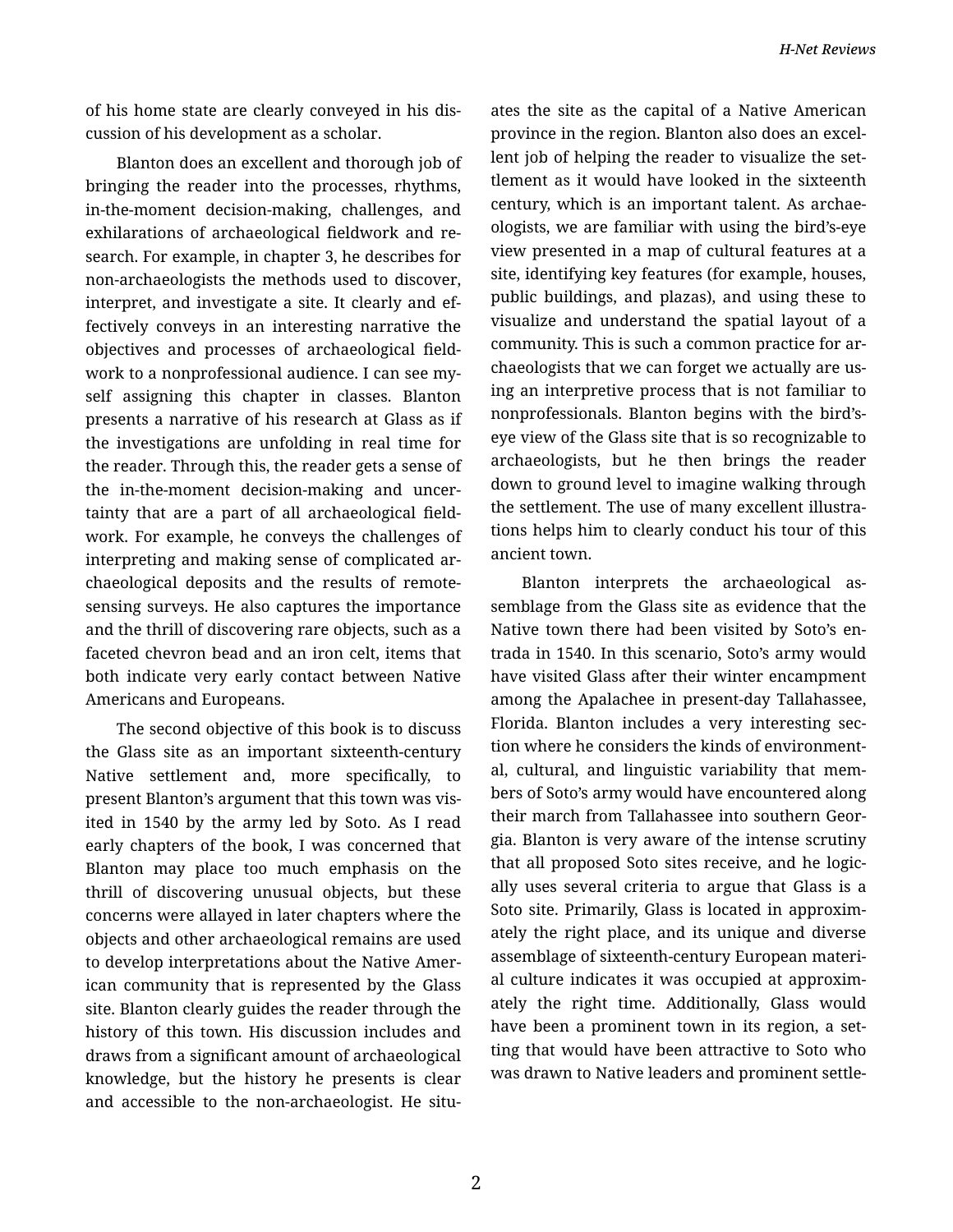ments where he would have sought labor and food stores to support his army.

Although the Glass site meets all of Blanton's criteria for being a site that was visited by Soto, one of the significant challenges to this interpreta‐ tion is that Soto's entrada is only one of several sixteenth-century European explorations that oc‐ curred within approximately 160 kilometers of the Glass site between 1513 and 1565. These multiple explorations include the failed 1526 colony of Lu‐ cas Valazquez de Ayllon located somewhere on the Atlantic coast; the 1528 expedition of Panfilo de Narvaez, which passed through the Florida Pan‐ handle; Soto's march into south Georgia in 1540; and the French settlements of Charlesfort and Fort Caroline, which were located on the Atlantic coast at different times between 1562 and 1565. As crit‐ ics have pointed out, and as Blanton himself ac‐ knowledges, the European items recovered at Glass could have originated from any one of these expeditions. Blanton even provides an excellent and fascinating example of the portability of Span‐ ish trade goods within Native American societies when he relates the story of when Soto's own men visited the Native town of Cofitachequi in South Carolina they found Spanish objects from the 1526 Ayllon colony, which had occurred fourteen years earlier and approximately 150 kilometers to the east.

Although Blanton acknowledges the possibil‐ ity that the European items from Glass could have come from any one of these European settlements or expeditions, his conclusion is that Glass was visited by Soto. Indeed, he states that "if the Glass Site is not recognized as a likely Soto site, then there are precious few other sites in the entire re‐ gion, if any, that qualify" (p. 178). This is mislead‐ ing, though, because most other potential Soto sites do not have multiple other sixteenth-century expeditions with which they possibly could be as‐ sociated. No one is disputing that Glass is an im‐ portant early to mid-sixteenth-century Native community whose residents would have been some of the first people in the region to be in contact with European goods and quite likely Europeans themselves. What is less clear and dis‐ puted is that the Soto expedition was the source of these items.

Blanton acknowledges the resistance that his interpretation of Glass as a Soto site has received in the professional community. One way he tries to minimize this resistance is by saying that his in‐ terpretations are alternative facts that challenge received wisdom. He notes that a consensus has formed among "many archaeologists and nonpro‐ fessionals" that the Glass Site assemblage is plaus‐ ibly from Soto, but since this will upset the previ‐ ous consensus regarding Soto's route, accepting this new information has been a slow process (p. 183). This does not, however, fully portray the questions and concerns that professional archae‐ ologists have with Blanton's interpretations of Glass. Although it is true that new and novel in‐ formation often is not universally embraced at first, this is not the only reason that Blanton's in‐ terpretations of the Glass site have been chal‐ lenged. As discussed above, the resistance to Glass being a Soto site is that his expedition is one of several, equally plausible sources for the European artifacts found at Glass.

I want to conclude by emphasizing two points. Although Blanton's interpretations of Glass as a Soto site are controversial, this book and his over‐ all body of work from Glass are not. Instead, they are valuable contributions to the archaeology of the southeastern United States that present in‐ formation about an important, recently investig‐ ated site that dates to the early contact period, a transformative time for Native peoples. Blanton's work at Glass has generated a robust data set from an important Native settlement that likely was the principal town in a sixteenth-century regional polity. As a result, this book and Blanton's work at Glass will be the basis for much future research. The second point I want to make is how refreshing it is to have a popular account of modern archae‐